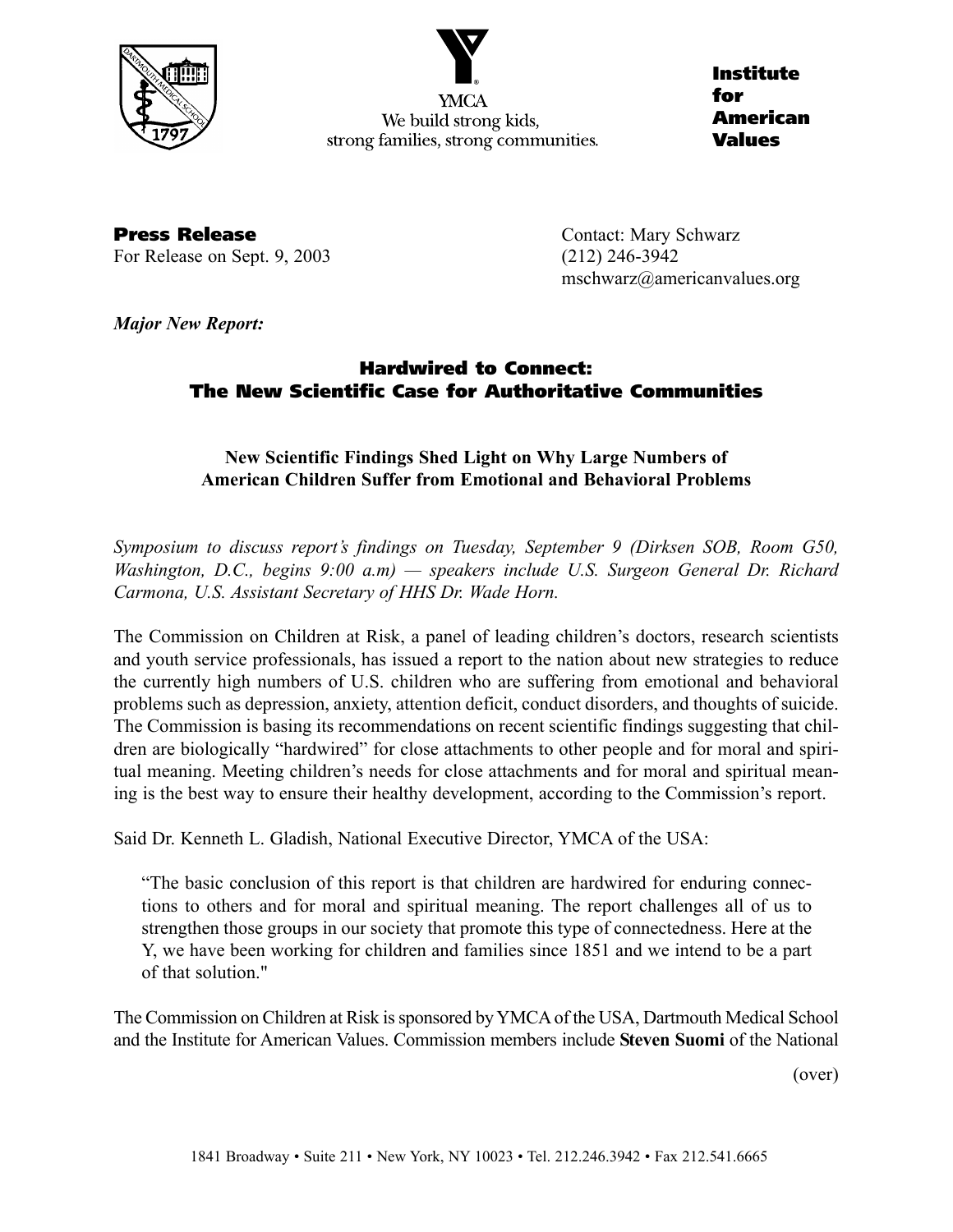Institute of Child Health and Human Development, **T. Berry Brazelton**, Harvard Medical School, **Allan Schore** of UCLA Medical School, **Alvin Poussaint** of Harvard Medical School, **Robert Coles** of Harvard Medical School; **James P. Comer** of Yale Medical School; the developmental psychobiologist **Linda Spear** of Binghamton University; the author and clinical psychologist **Judith Wallerstein** of the Center for the Family in Transition; and **Thomas Insel**, who was at Emory University at the time of the study, but has recently been appointed director of the National Institute of Mental Health.

Despite a decade of unprecedented economic growth that resulted in fewer children living in poverty, large and growing numbers of American children and adolescents are suffering from mental health problems. Scholars at the National Research Council in 2002 estimated that at least one of every four adolescents in the U.S. is currently at serious risk of not achieving productive adulthood. Twenty-one percent of U.S. children ages 9 to 17 have a diagnosable mental disorder or addiction; 8 percent of high school students suffer from clinical depression, and about 20 percent of students report seriously having considered suicide in the past year. By the 1980s, U.S. children as a group were reporting more anxiety than did *children who were psychiatric patients* in the 1950s, according to one study.

The Commission is calling upon all U.S. citizens to help strengthen what it calls "authoritative communities" as likely to be the best strategy for improving children's lives, in its report, *Hardwired to Connect: The Case for Authoritative Communities.* Authoritative communities are groups of people who are committed to one another over time and who exhibit and are able to pass on what it means to be a good person. These groups provide the types of connectedness our children increasingly lack.

Authoritative communities can be families with children and all civic, educational, recreational, community service, business, culture, and religious groups that serve or include persons under the age of 18 that exhibit certain characteristics. These characteristics are that: 1) it is a social institution that includes children and youth; 2) it treats children as ends in themselves; 3) it is warm and nurturing; 4) it establishes clear boundaries and limits; 5) it is defined and guided at least partly by non-specialists; 6) it is multi-generational; 7) it has a long-term focus; 8) it encourages spiritual and religious development; 9) it reflects and transmits a shared understanding of what it means to be a good person; 10) it is philosophically oriented to the equal dignity of all persons and to the principle of love of neighbor.

The Commission's report represents the first time that neuroscientists have collaborated with social scientists who study civil society to improve outcomes for children. It is also represents the first time that a diverse group of scientists and leading children's doctors are publicly recommending that our society pay considerably more attention to young people's moral and spiritual needs.

Said child psychiatrist Dr. Kathleen Kovner Kline of Dartmouth Medical School, the report's principal investigator:

"As children's doctors, we began this project because our waiting lists are too long. Our challenge today is to shift from treatment alone to treatment plus prevention. Broad social changes are required. We need to become environmental advocates for childhood."

The report and its recommendations will be discussed at a symposium, involving youth service professionals from around the country and others, starting at 9:00 a.m. on September 9 in the Dirksen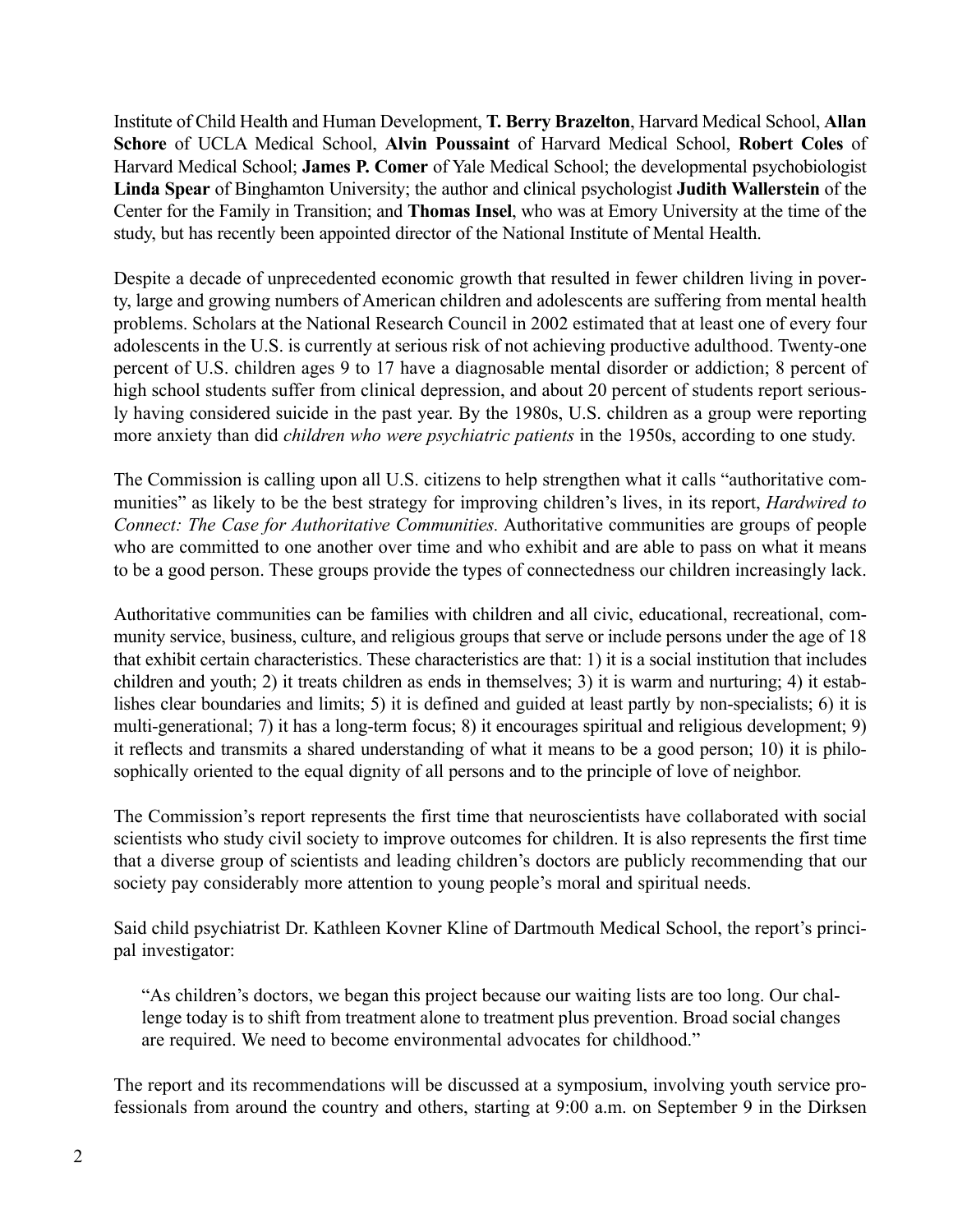Senate Office Building, Room G50 (corner 1st and C Streets, N.E., Washington, D.C.). Scheduled speakers include the U.S. Surgeon General, Vice Admiral **Richard H. Carmona**; the Assistant Secretary for Families and Children at the U.S. Department of Health and Human Services, Dr. **Wade Horn**; Dr. **Stephen Suomi** of the National Institute of Child Health and Human Development; Dr. **Kenneth L. Gladish**, National Executive Director, YMCA of the USA; the report's Principal Investigator, Dr. **Kathleen Kovner Kline** of the Dartmouth Medical School; and other members of the Commission on Children at Risk.

#### **What Recent Research Suggests**

In searching for strategies to improve outcomes for children, the Commission reviewed research on the brain and human behavior from the last two to five years. Among the main scientific findings on which the Commission has based its recommendations are:

• The mechanisms by which we become and stay attached to others have a biological basis and are increasingly discernible in the basic structure of the brain.

• Nurturing environments, or the lack of them, influence the development of brain circuitry and the way genes affect behavior.

• The old "nature versus nurture" debate — focusing on whether heredity or environment is the main determinant of human conduct — is no longer relevant to serious discussions of child well-being and youth programming. New scientific findings are teaching us to marvel at how nature and nurture interact. These findings suggest that strong nurturing can reduce or eliminate the harmful effects of genes that are associated with aggression, anxiety, depression or substance abuse.

• Primary nurturing relationships influence early spiritual development, and spiritual development can influence us biologically in the same ways that primary nurturing relationships do. For instance, spirituality and religiosity can be associated with lower levels of stress hormone (cortisol), more optimism, and commitment to helping others.

- Religiosity and spirituality significantly influence well-being.
- The human brain appears to be organized to ask ultimate questions and seek ultimate answers.

These findings are described in detail in the attached copy of the Commission's report.

### **Hardwired to Connect**

The Commission was particularly impressed by mounting scientific evidence suggesting that in two basic ways the human child is hardwired to connect. First, children are hardwired for close attach-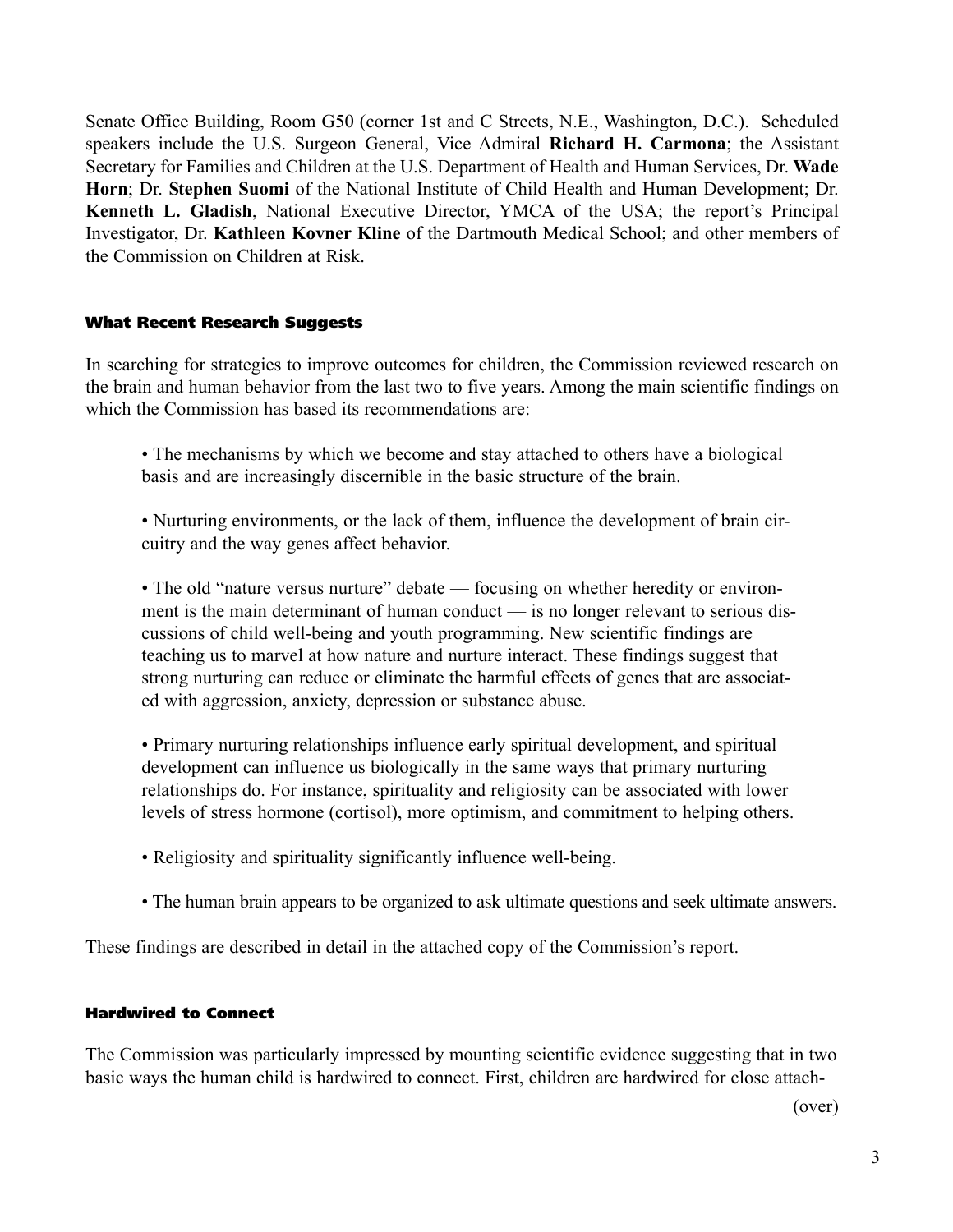ments to other people, beginning with their mothers, fathers, and other relatives, and then extending out to the broader community.

Recent animal studies show that our ability and need to become and stay attached to others is biologically "programmed" and increasingly discernible in the basic structure of the brain. For instance, recent animal studies have shown the role the neuropeptides, oxytocin and vasopressin in malefemale bonding. In the area of parental care, in several animal species it has been shown that attachment hormones help to trigger parental care, which in turn helps to trigger the release of more attachment hormones. For example, as male marmosets begin to care for their offspring, their levels of prolactin increase, which likely reinforces the bonding process. Other studies implicate numerous other neurotransmitters and hormones in the human bonding process.

Recent animal studies are also underscoring the powerful effects of strong nurturing on genetic transcription<sup>1</sup> and brain circuitry, improving outcomes for offspring and helping in ways that are measurable at the cellular level. Animal studies show that high levels of maternal stimulation can change brain functioning and reduce genetic risks for anxiety, aggression, depression and substance abuse in infant animals. It can even turn genetic risks into an advantage.

Steve Suomi of the National Institute of Child Health and Human Development and member of the Commission has done extensive research with rhesus monkeys showing how nurturing and genes interact. He has found that strong mothering not only eliminates the negative impact of risky genes, it even appears that it can turn certain of those genes into an advantage.

For instance, in some rhesus monkeys, a variation in one of their genes seems to predispose them towards aggression and poor impulse control. These aggressive monkeys also drink a lot of alcohol at monkey happy hour, and they are more likely than other monkeys to engage in "binge drinking." Typically, these aggressive young monkeys are not well-liked or accepted by the other monkeys. But when these genetically "at risk" monkeys are raised in supportive environments, the harmfully aggressive behavior disappears, as does the excessive and binge drinking. But there is more. These potentially "at risk" monkeys not only survive. They flourish. They do *very* well. They appear to be especially successful in making their way to or near the top of the rhesus monkey social hierarchy. What has happened? An improved social environment has changed an inherited vulnerability into a positive behavioral asset.

### **Hardwired for Meaning**

A smaller but still significant body of research also shows that people are "hardwired" for meaning, born with a built-in capacity and drive to ask the ultimate questions about life's purpose: Why am I here? What is the purpose of my life? How should I live? What will happen when I die? Across time

<sup>1.</sup> Genetic transcription refers to the way the body uses or "transcribes" genes. Neuroscientist Michael Meaney describes genetic transcription this way: "To use an analogy, if we imagine genes as an alphabet, social environments can affect *which* letters of this alphabet are transcribed [or copied], *how often* they are transcribed, and in *what order* they are transcribed, which in turn will help to determine the make-up or content of the "words" which are the biochemical messengers in our nervous system." The genes are themselves are not changed, but the way the body uses the genes has changed.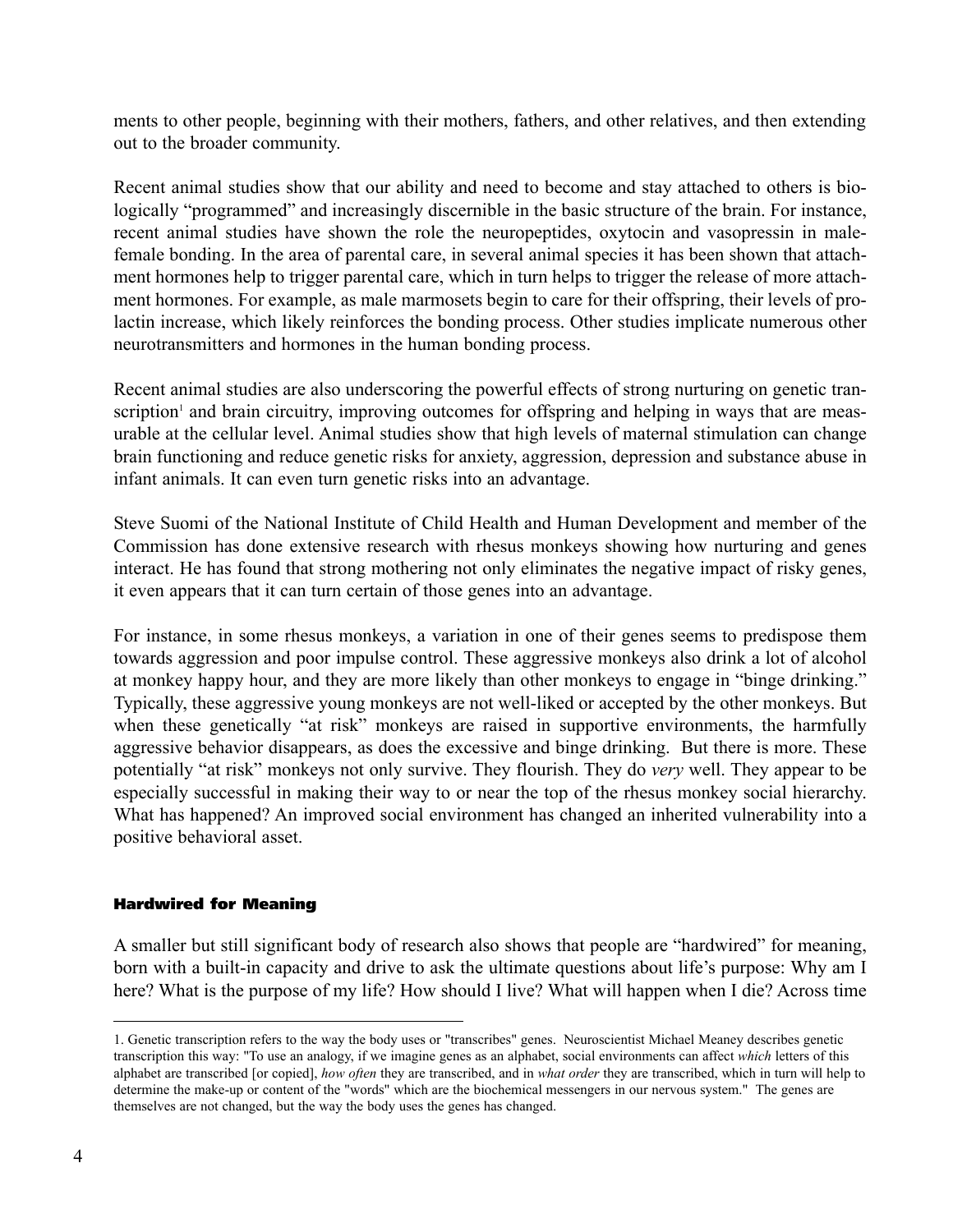and cultures, this distinctively human pursuit has been closely connected to spiritual seeking and experience and to religious belief and practice. Using brain imaging, neuroscientists Eugene d'Aquili and Andrew B. Newberg's have found that the same part of the brain that underlies the human need to seek answers to what is true about life's deepest questions also underlies many spiritual and religious experiences. In other words, the pursuit of meaning appears to be physiologically linked to spiritual and religious seeking.

To date the influence of religion on U.S. young people has been "grossly understudied," according to Byron Johnson of the University of Pennsylvania. However, existing research is highly suggestive. For adolescents, religiosity is significantly associated with a reduced likelihood of both unintentional and intentional injury (both of which are leading causes of death for teenagers. Homicides, suicides and accidents account for 85 percent of all deaths among early to late adolescents). Religious teenagers are safer drivers and are more likely to wear seatbelts than their less religious peers. They are less likely to become juvenile delinquents or adult criminals. They are less prone to substance abuse. They are less likely to endorse engaging in high-risk behavior or the idea of enjoying danger.

On the positive side of the coin, religiously committed teenagers are more likely to volunteer in the community, to participate in sports and student government, to have high self-esteem and more positive attitudes about life. Much of this research is based on large national studies.

One religious quality that appears to be especially beneficial, in terms of mental health and lifestyle consequences, is what some scholars call personal devotion, or the young person's sense of participating in a "direct personal relationship with the Divine." Personal devotion among adolescents in associated with reduced risk-taking, more effectively resolving feelings of loneliness, greater regard for self and for others, and a stronger sense that life has meaning and purpose. These protective effects of personal devotion are twice as great for adolescents as they are for adults. This last finding clearly reinforces the idea, found in many cross-national studies, that adolescence is a time of particularly intense searching for, and openness to, the transcendent. Here is how Lisa Miller of Columbia University puts it: "A search for spiritual relationship with the Creator may be an inherent developmental process in adolescence."

For this reason, the Commission is recommending that our society as a whole, and youth advocates and youth service professionals in particular, should pay greater attention to this aspect of youth development. This task will not be easy, the Commission's warns in its report. Because we are a philosophically diverse and religiously plural society, many of our youth-serving programs and social environments for young people will need to find ways respectfully to reflect that diversity and pluralism. But that is a challenge to be embraced, not avoided. One of the many problems with the avoidance strategy is that denying or ignoring the spiritual needs of adolescents may end up creating a void in their lives that either devolves into depression or is filled by other forms of questing and challenge, such as drinking, unbridled consumerism, petty crime, sexual precocity, or flirtations with violence.

### **The Link Between Social Connectedness and Child Well-being**

In recent years, authoritative communities have gotten significantly weaker in the United States. Consider the family, for children, the first and typically most important authoritative community.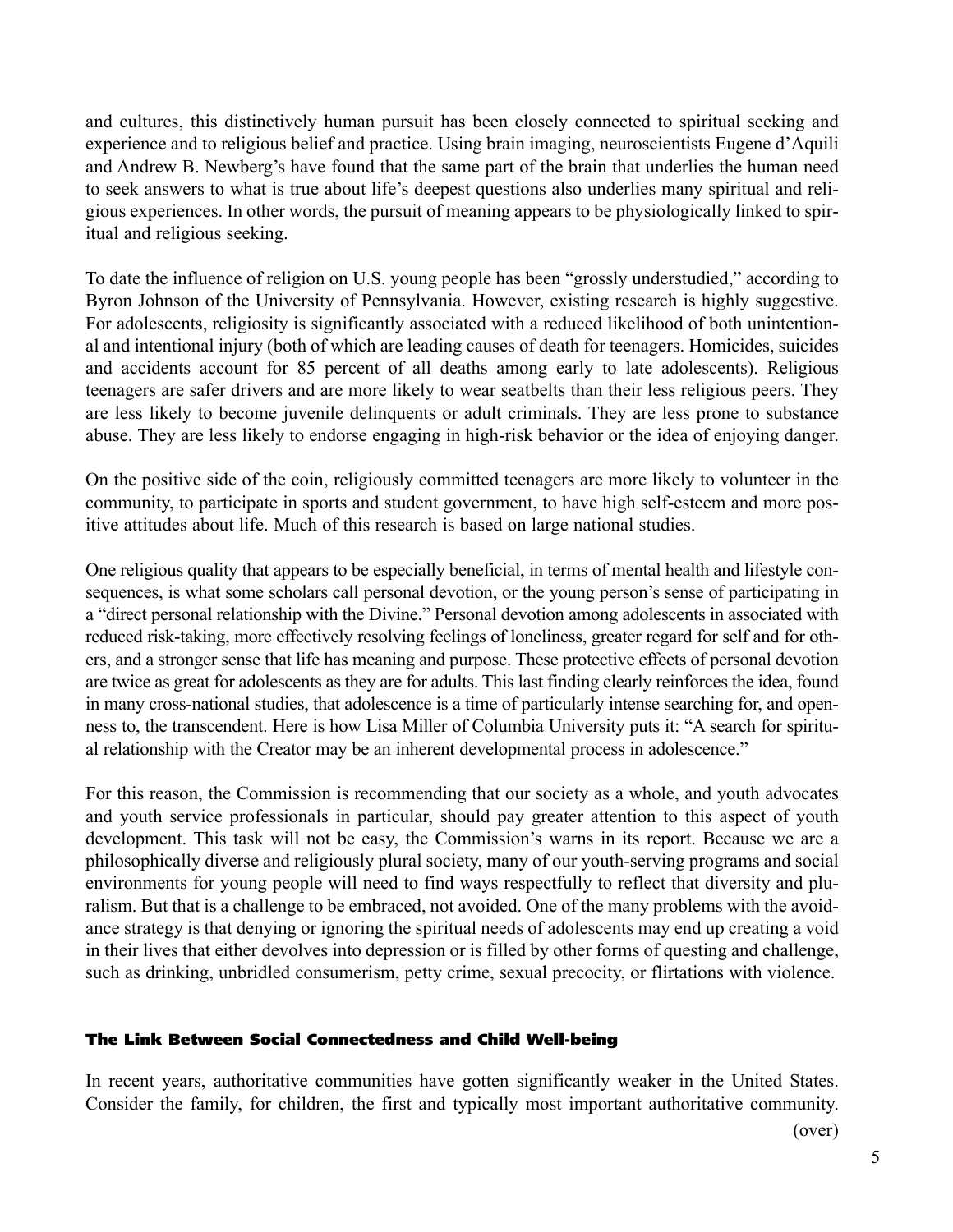From the mid 1960s to the mid 1990s, U.S. families overall have gotten steadily weaker. Today, more than half of all children in the U.S. will spend a significant part of their childhood in a single-parent home, usually a father-absent home, due to high rates of divorce and unmarried childbearing.<sup>2</sup> One particularly harmful aspect of this trend is the widespread absence of fathers in children's lives.

Today there is also a rough scholarly consensus that other authoritative communities, such as civic and community groups, houses of worship, political clubs, and workplace associations have deteriorated significantly in recent decades.

The idea that the decline in social connectedness is contributing significantly to a range of childhood problems is supported by numerous studies. For instance, a recent analysis of 269 studies, dating back to the 1950s, links steady increases in self-reported anxiety and depression among U.S. young people primarily to the decline of "social connectedness." A major population-based study from Sweden — that is, a study focusing on *all* Swedish children — concludes that children living in one-parent homes have more than double the risk of psychiatric disease, suicide or attempted suicide, and alcohol-related disease, and more than three times the risk of drug-related disease, compared to Swedish children living in two-parent homes. These findings emerge *after* the scholars controlled for a wide range of demographic and socioeconomic variables.

The Swedish study is important not only because of its large scale and rigorous controls, but also because Sweden has long been a world leader in developing social policies that ameliorate the *economic and material* consequences of growing up in one-parent homes. As a result, the higher rates of mental and emotional problems experienced by *Swedish* children in one-parent homes would appear less likely to stem solely or even primarily from economic circumstances. Obviously the lack of money can be a critical problem. But another obviously important — and partially independent — problem is the fracturing of the child's primary authoritative community.

In 1999, the prominent sociologist Robert Putnam and his colleagues carried out a small but fascinating experiment reported in Putnam's book, *Bowling Alone: The Collapse and Revival of American Community*, to test the hypothesis that higher levels of social connectedness mean better outcomes for children and youth. Putnam and his colleagues developed a list of fourteen leading indicators of social connectedness, which they called the Social Capital Index, and applied it on a state-by-state basis. He then compared the Annie E. Casey Foundation's state rankings on child well-being with his own state rankings for social connectedness. He found that: "Statistically, the correlation between high social capital and positive child development is as close to perfect as social scientists ever find in data analyses of this sort." This robust correlation held true even after Putnam controlled for a range of socioeconomic and demographic characteristics.

<sup>2.</sup> About half of all father absence in the U.S. stems from divorce and about half from unmarried childbearing. In 2000, about 33.2 percent of all U.S. births occurred to unmarried women. See Joyce A. Martin, et al., "Births: Final Data for 2000," *National Vital Statistics Reports* 50, no. 5 (Hyattsville, MD: National Center for Health Statistics, February 12, 2002). Of all recent first marriages in the U.S., between 40 and 45 percent are likely to end in divorce.